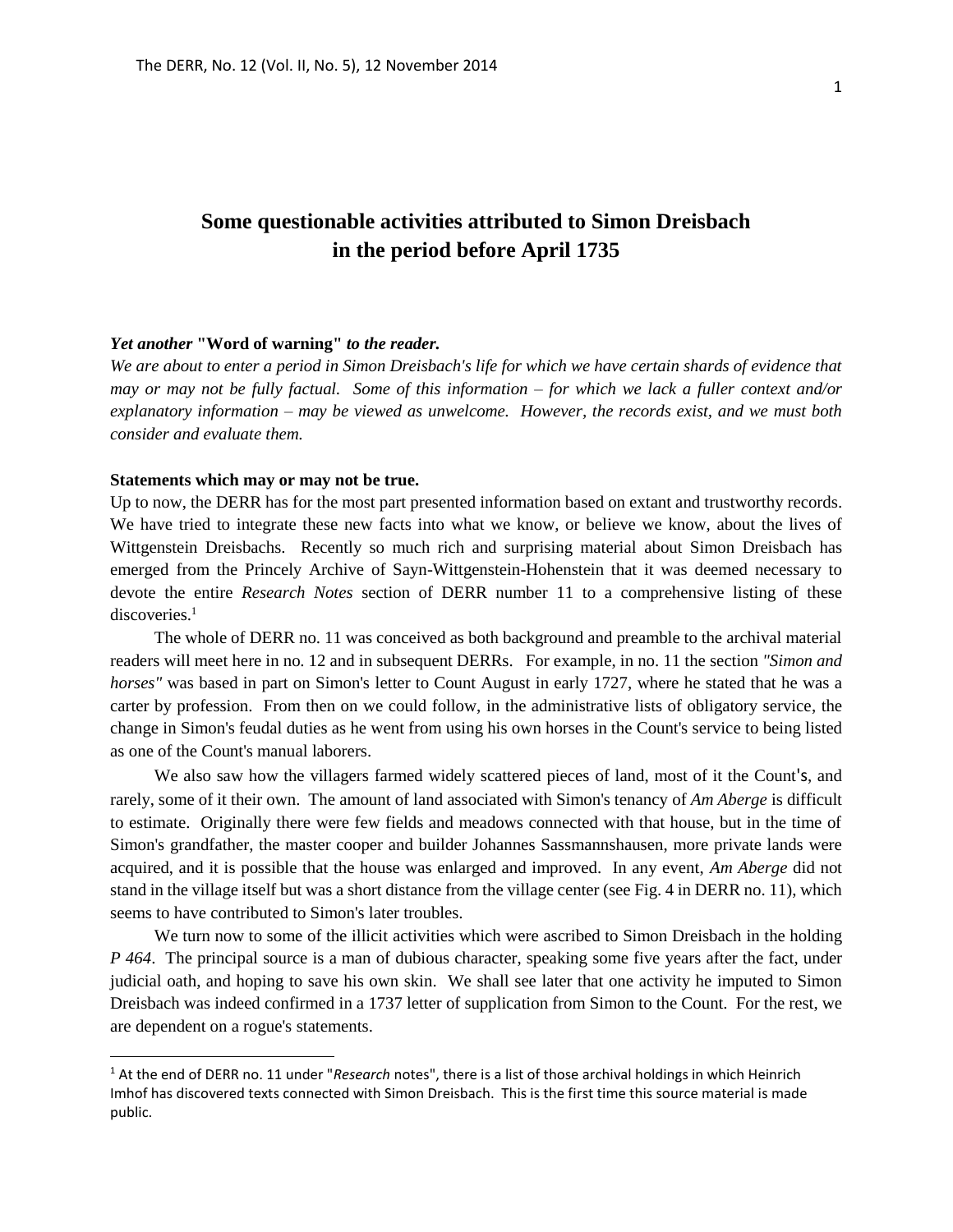**Our source is a rogue, Johann Adam Milchsack, a petty criminal who committed many offenses.** Johann Adam Milchsack, born in Münchhausen in Hessen in 1695, was three years older than Simon Dreisbach. He married a woman from Feudingen, established himself there, and became Count August's forester and game-keeper for the Feudingen district. At an unspecified date he lost that position, and had to vacate the house which the Count provided for his Feudingen gamekeeper. After a career in petty but persistent crime that lasted through the 1730s to 1740, Milchsack was finally apprehended and arrested in early 1740.

Our present knowledge of Milchsack's (and to some extent Simon Dreisbach's) doings is based on his lengthy self-defense in archival holding *P 464.* This holding is a collection of documents or, rather, extracts copied from court documents that had been recorded at varying times between 31 March 1735 (Simon Dreisbach's testimony in Count August's court) and 9 June 1740 (Johann Adam Milchsack's testimony in Count Friedrich's court).

Catractus Srotocolli Inquisitionis in, expirative gis, Caccofersu Are work brown .  $2i + b \sqrt{2\pi\beta} \mathcal{L}_f$ nourion

*Fig. 1. The first page of extracts from the 1740 inquiry into the misdeeds of Johann Adam Milchsack and his wife. This is the first of the photocopies provided by Heinrich Imhof from holding* P 464 *in the Princely Archive of Sayn-Wittgenstein-Hohenstein in Bad Laasphe.<sup>2</sup>*

To learn something of Milchsack's and Simon Dreisbach's relationship

one must first of all wade through the forty numbered page-sides (69b to 88a) of Milchsack's long and detailed attempt at self-defense in June 1740. Milchsack's interrogation was divided into five parts:

- 1) his involvement in counterfeiting activities
- 2) his other criminal activities of various types

 $\overline{a}$ 

- 3) his intended arson in Feudingen in March 1735
- 4) his denial of having committed theft together with Simon Dreisbach on the same occasion

5) his illegal kidnapping of young men for the Prussian army.

Only parts 1, 3 and 4 record what Milchsack chose to say about Simon Dreisbach. The events, as Milchsack presented them in these three parts, are also in approximate chronological order. Part 1 is concerned with counterfeiting activities inside and outside Wittgenstein's borders prior to April 1735, and we must remember that what Milchsack tells the court is always slanted in his own favor. Parts 3 and 4 are Milchsack's accounts of events first in Feudingen, then at the Count's farm Augustenhof and finally at Simon Dreisbach's house in Oberndorf, all on the evening and night of 23 March 1735. Fortunately, there are other

<sup>2</sup> The title, roughly translated, is: *Extract from the court record of the questioning of Johann Adam Milchsack and his wife on the grounds of counterfeiting, excesses committed in the course of military conscription, and any further thefts and offenses committed.*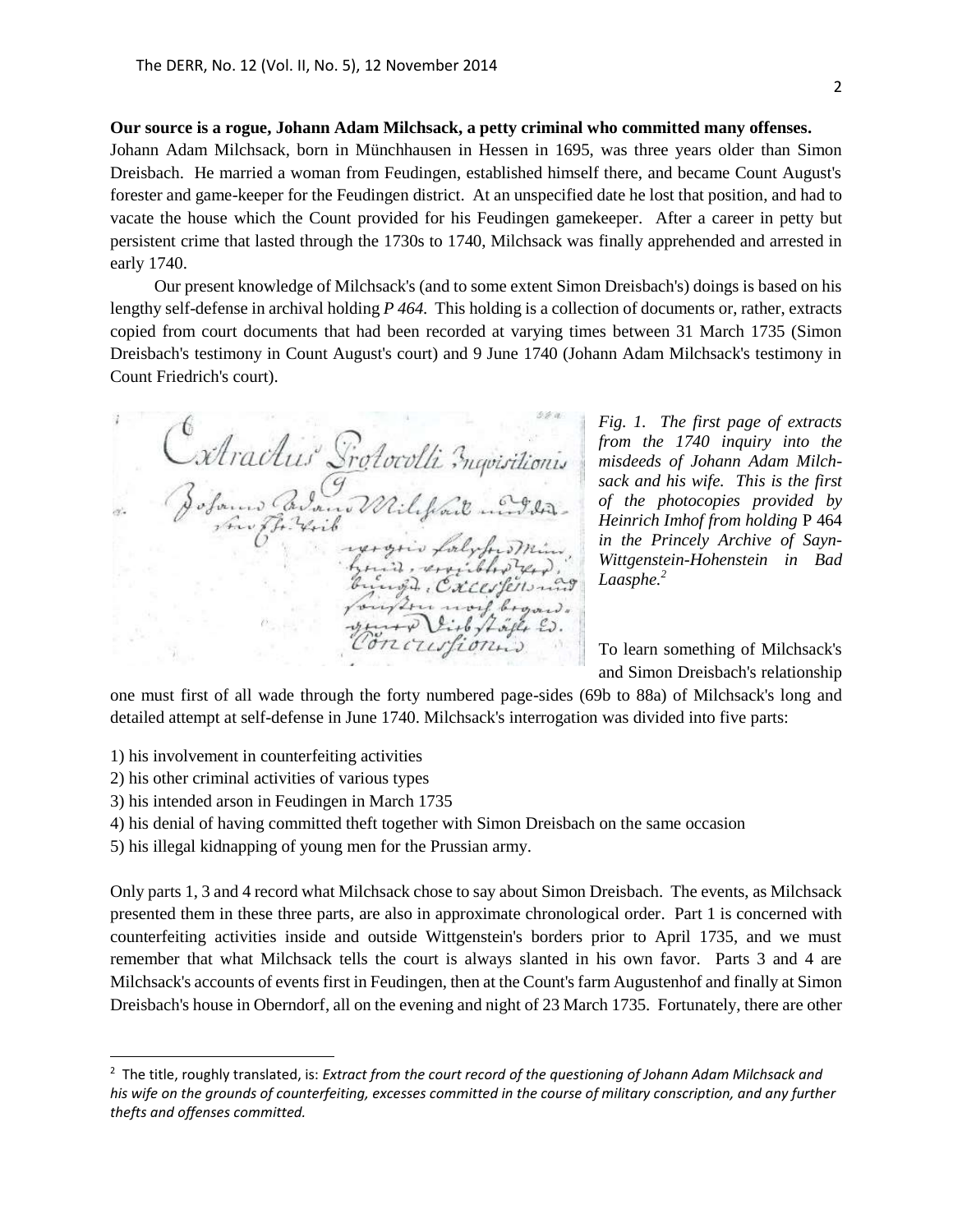court records that can to some extent refute Milchsack's statements. They place Simon Dreisbach in a better, though not totally innocent light, and all of this will be discussed in a subsequent DERR.

## **Simon Dreisbach is named in the counterfeiting section of Milchsack's interrogation.**

The transcript of Milchsack's testimony on counterfeiting activities in Wittgenstein-Wittgenstein is lengthy (page-sides 69b to 77b), and names a number of accomplices. One of Milchsack's two most frequently mentioned 'fellows in crime' was Johannes Wunderlich, another of Count August's foresters/game-keepers. Thus he and Milchsack had the same duties under Count August, but had responsibilities for different forest regions. In the 1730s Wunderlich was based in the village of Stünzel. The other principal dabbler in counterfeiting was, rather surprisingly, the elderly Leonhard Franck, one of the more wealthy inhabitants of the village of Grossenbach near the western border of Wittgenstein. Franck was introduced to DERR readers in no. 5 where, on p. 8, there was a sketch of the main room in his house and his involvement in 'crime' was mentioned. In Milchsack's testimony we find that Franck is given a central role in local counterfeiting activities. We cite here the principal doings that Milchsack ascribed to Franck and Wunderlich in his detailed testimony, and note that some of the counterfeiting activities were said to have taken place at Leonhard Franck's house.

Our Wittgenstein-born cousin, Martin Dreisbach, who has family connections in Grossenbach, has kindly identified certain houses still extant there which were in existence in the eighteenth century. *Fig. 2* shows that Leonhard Franck's house, like that of Simon Dreisbach in Oberndorf, was at some distance from the other village houses.



*Fig. 2, View of Grossenbach from Google Earth. Most of the houses are in a compact central area, but the house that was Leonhard Franck's, indicated by a white arrow, stands alone in the upper right part of the picture. Photo and information courtesy of Martin Dreisbach.* 

Franck, born in Grossenbach in 1669, was a generation older than Simon Dreisbach and Johannes Wunderlich. With the permission of Count Gustav, he built his house in Grossenbach between 1698 and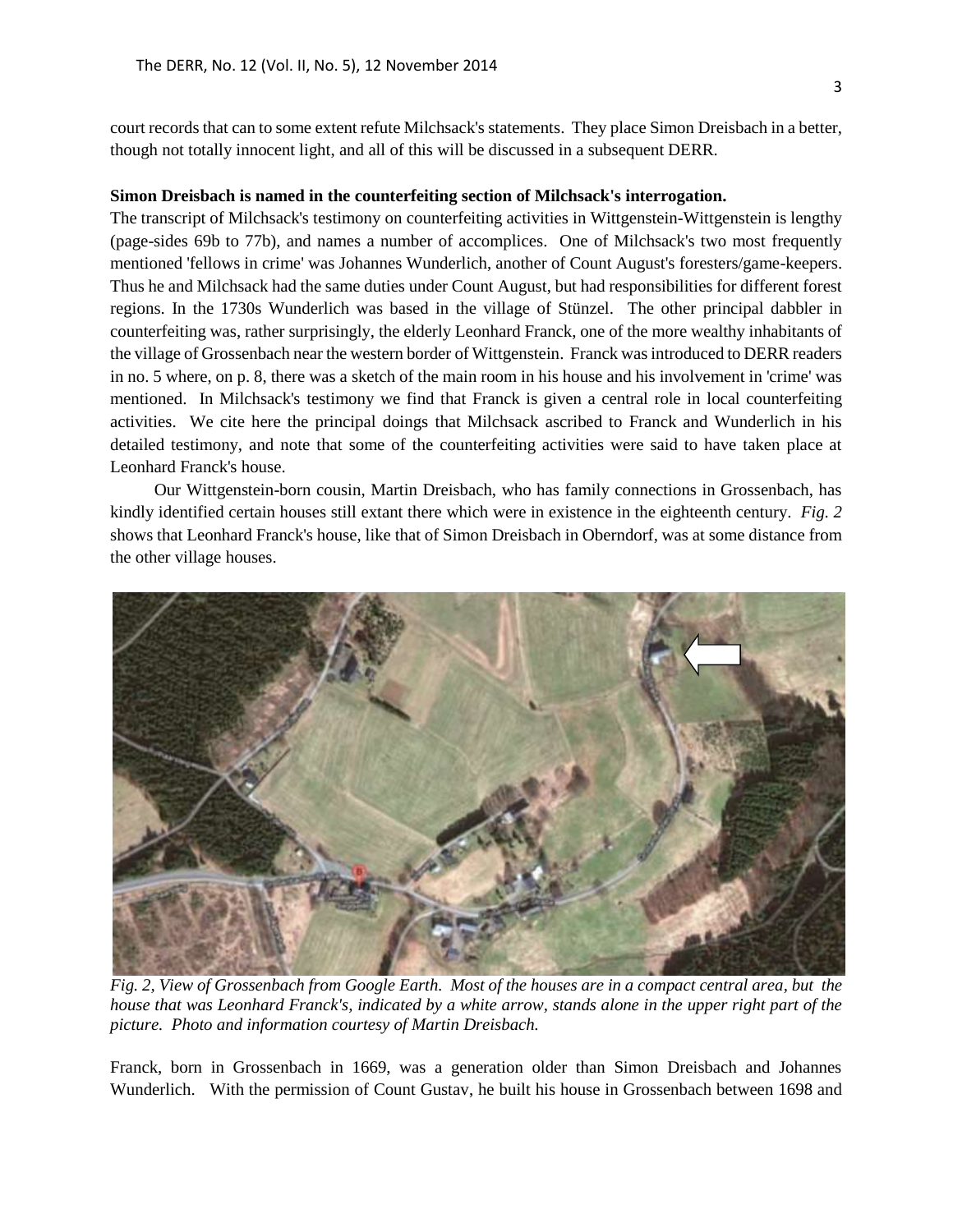1702.<sup>3</sup> Like other inhabitants of Grossenbach, Franck was active in various aspects of the lucrative trade in charcoal, i.e. charcoal burning, charcoal export and charcoal transport. As early as 1717 he was in a position to make a sizeable loan to Count Henrich Albrecht. Later, under Count August, he was not only arbitrarily stripped of a piece of land, but for many years afterward he and subsequent tenants in the house he had built were forced to continue to pay taxes on this land that they no longer possessed. Finding himself with no means of redress, it is quite possible that Leonhard Franck had no scruples about making his own versions of the coins circulating in Count August's territory.

Franck seems to have had some expertise in finishing coins. According to Milchsack, Johannes Wunderlich, having produced some copper half-pieces *(halbe Kupfferstück)*, did not know how to 'whiten' them. He turned to Leonhard Franck who whitened them for him. Wunderlich had also received from Franck a die for making copper half-pieces. Further, Milchsack rejects the accusation that he had received false Hessian and Palatine coins, presumably from Leonhard Franck, via Wunderlich. Milchsack also denies that he had supplied twenty *reichstaler* for Wunderlich to procure copper half-pieces for him from Leonhard Franck.<sup>4</sup> Franck, it appears, was more skilled in producing counterfeit coins, whereas Wunderlich was better at making and repairing coinage equipment, or *Münzwerk*. According to Milchsack, Franck had not only had Johannes Wunderlich repair his old coinage equipment, but he had also ordered a new *Münzwerk* from him as well. It is at this point that Milchsack introduces Simon Dreisbach into his testimony.

#### **Simon Dreisbach, an amateur among the Wittgenstein counterfeiters?**

Compared to Franck and Wunderlich, Simon Dreisbach is given only a small place in Milchsack's account of counterfeiting in the last years of Count August's sway. 5 The following are the scattered mentions of Simon Dreisbach's involvement in counterfeiting activities *(Falschmünzerei)* prior to April 1735, as recorded by a court clerk from Milchsack's testimony.

#### **• Coinage equipment was kept for a time in Simon's house.**

#### From page-side 72a:

*"Dreisbach of Oberndorf had also obtained coinage equipment from Wunderlich and had kept it for some time in his house, and in order to use it in secrecy he had made a special wall in his house, above which he had opened a hole in the ceiling so that he could operate the coinage equipment between the two walls; Dreisbach had told him this, but Milchsack had not seen it and could not say whether, or what kind of coins Dreisbach had made. He told Milchsack that he was not able to complete anything, as Wunderlich had taken the coinage apparatus back and sold it to someone else."*

#### **• Simon was present when Wunderlich made some coins in Milchsack's bedroom.**

From page-side 73b:

 $\overline{a}$ 

*"Milchsack himself had got an old coinage outfit* (Geschirr) *from Wunderlich, and had kept it for a while in his bedroom; it had been operated there in Milchsack's presence by Wunderlich, who minted kreutzers and* 

<sup>&</sup>lt;sup>3</sup> The house was called "Stracks" after later occupants. The information on Leonhard Franck's house and his career in the charcoal trade is taken from Werner Wied, *Die Feudinger Höfe,* Ortsheimatverein "Auf den Höfen", Bad Laasphe-Rückershausen, 1991, pp. 363-366.

<sup>4</sup> *WA P 464,* 70a, 70b, 71a..

<sup>&</sup>lt;sup>5</sup> Count August of Sayn-Wittgenstein-Hohenstein died in Castle Wittgenstein, Laasphe, on 27 August 1735.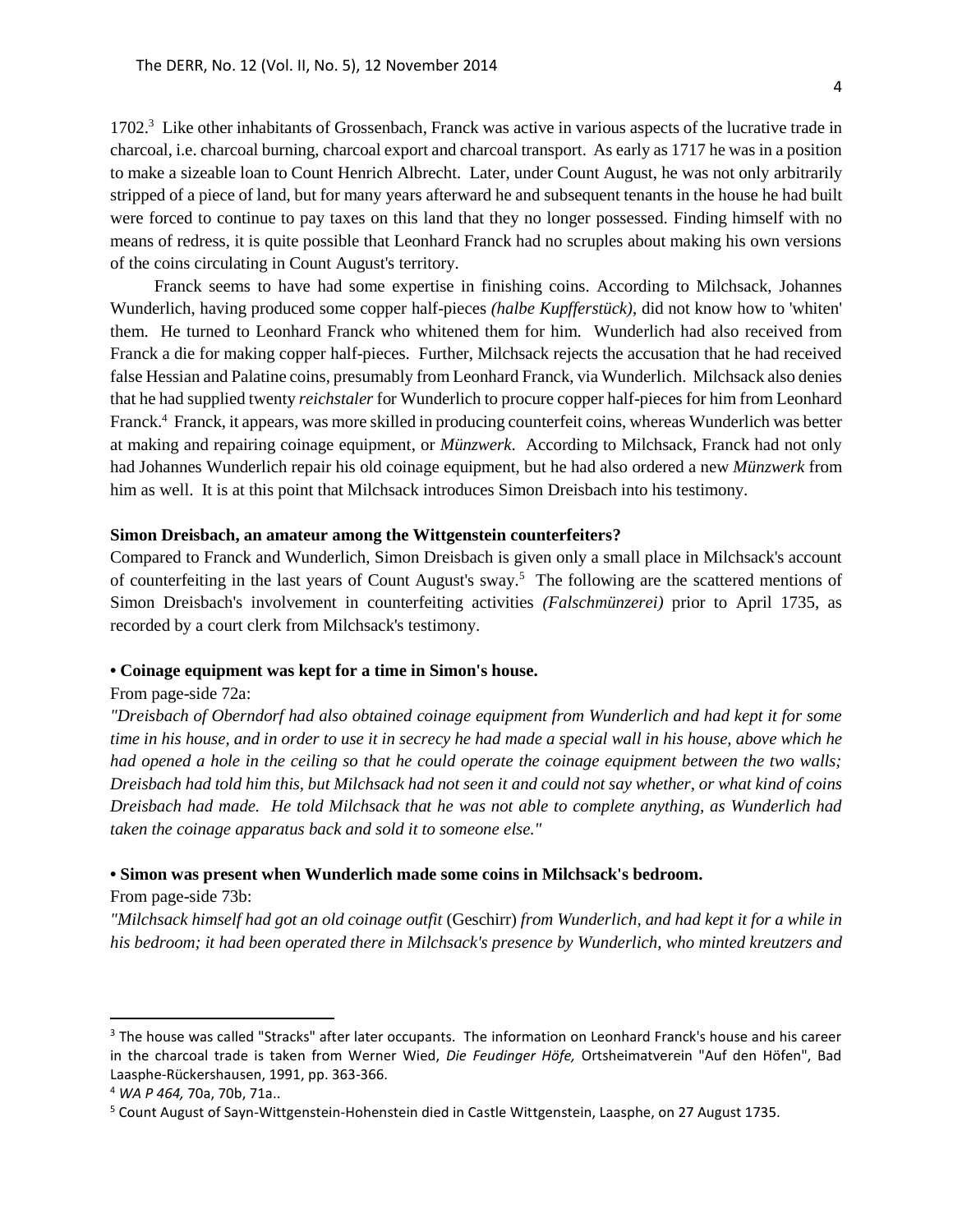*groschen and also made them white. … Dreisbach and Bode<sup>6</sup> were also present. … They used a false groschen to pay for beer, which was however given back to them."*

## **• Simon made one or more trips to the town of Siegen in Nassau-Siegen, successfully exchanged some coins for good money and procured dies for coins from a Siegen locksmith.**

From page-side 74a:

*"Via Simon Dreisbach something* (coins) *had been sent to Siegen and he had received good money in return, but it was probable that the coins exchanged in Siegen had been made by him* (Dreisbach) *or had come from Wunderlich. Further, he* (Dreisbach) *and Anton Boden had got an old coinage apparatus from Wunderlich, and for it they had dies for kreuzers and groschen made by locksmith Johannes Jahn in Siegen. Upon their return from Siegen they wanted to try to smelt together some silver and copper in a crucible; it could not be said for sure if he* (Dreisbach) *had brought the crucible back with him from Siegen."*

#### **• Simon was apparently blackmailed by Milchsack.**

From page-side 74a:

 $\overline{a}$ 

*"He* (Milchsack) *denies that he had made an agreement with Dreisbach and Wunderlich that in connection with the counterfeiting they were to give him three reichstaler so that he would not report them."*

## **What can we infer from Milchsack's statements about Simon Dreisbach?**

Milchsack's testimony in court on 9 June 1740 should not be read as one long monolog. His statements were in fact responses to questions put to him during his interrogation. This can be seen in the previous paragraph where it is clear that Milchsack's examiners had already heard of the forced 'agreement' by which Simon Dreisbach and Johannes Wunderlich were to pay Milchsack 'silence' money. Three reichstaler was a significant sum for Wittgenstein's village farmers who were more inclined to pay in kind than in coin. This attempt at extortion must have taken place prior to 1735, during the time when Milchsack was still Count August's official forester/game-keeper, and was thus a representative of the Count's authority in the Feudingen forest district.

Was Simon a leading counterfeiter? Clearly, he was not. Milchsack, always ready to minimize his own involvement in counterfeiting, tries to show that Franck in Grossenbach was the real producer of false coins, not himself. He also highlights the involvement of Johannes Wunderlich, a forester/game-keeper like himself, in both counterfeiting and in distribution, and in the supplying and maintenance of counterfeiting equipment. Even when the counterfeiting took place at his own house in Feudingen, Milchsack minimizes his participation by stressing that it was Wunderlich who produced the coins and, further, that Simon Dreisbach and Anton Boden were there too.

Had Simon Dreisbach actually made for himself a secret room in his *Am Aberge* house? It may be so, though getting access to it through a hole in the ceiling sounds impractical. There would have been really no need for Milchsack to invent a secret counterfeiting space for Simon in his house for, as Milchsack readily states, Simon never managed to complete the counterfeiting process and produce a coin. Thus, Milchsack did not even try to lessen his own guilt by pointing to the coins Simon had produced there, for they never existed. His account of Simon's secret workshop did, however, shift some of the onus of counterfeiting to yet one more person.

<sup>&</sup>lt;sup>6</sup> Anton Bode or Boden (1700-1760), a Feudingen farmer and participant in counterfeiting activities.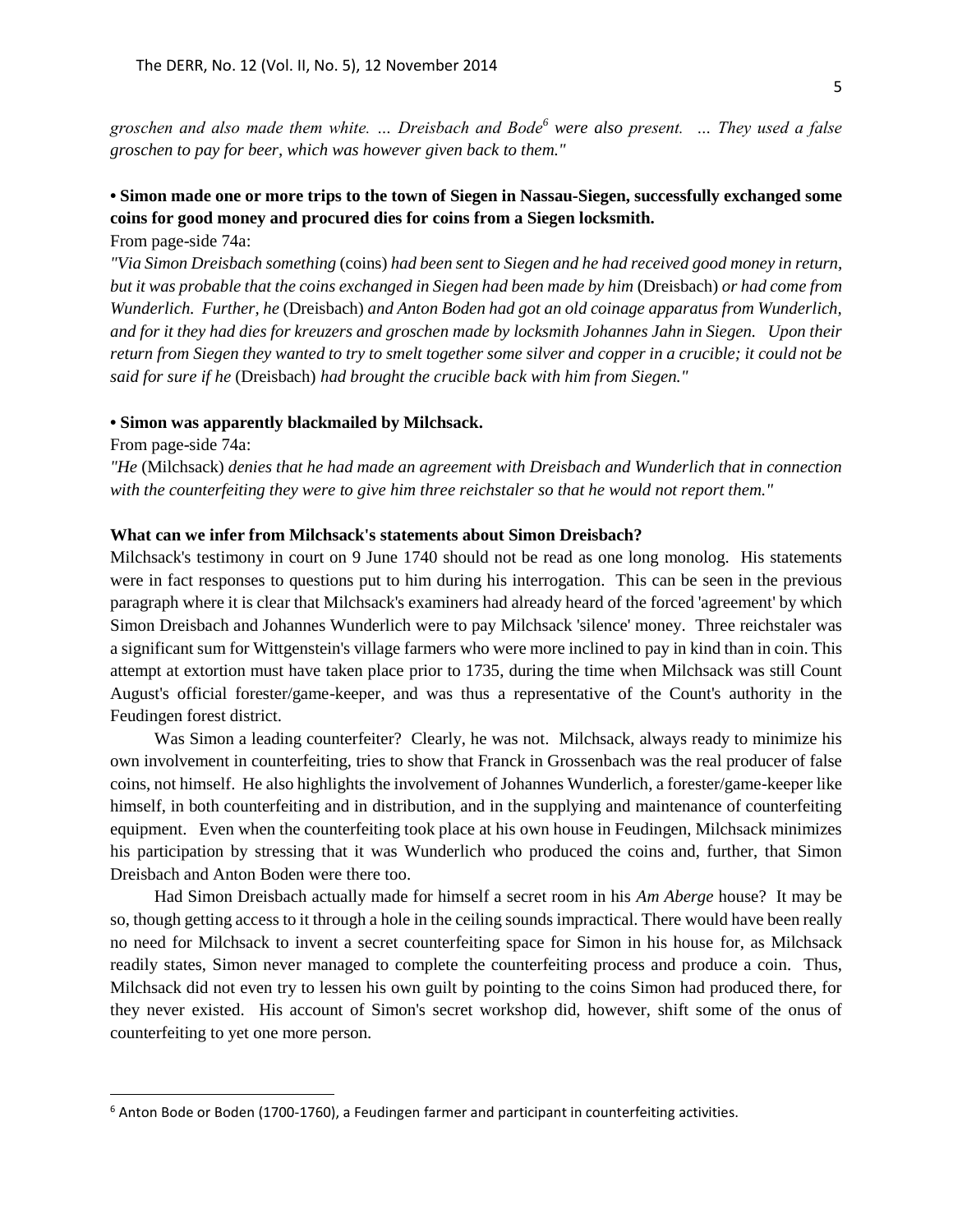Further, Milchsack did ascribe to Simon a serious offense committed beyond Wittgenstein's borders in Siegen, the major town in neighboring Nassau-Siegen. According to Milchsack, some coins were sent to Siegen via Simon Dreisbach, coins which, Milchsack opined, were probably made by Simon or by Wunderlich. (Here Milchsack contradicts himself as to whether or not Simon had produced negotiable coins.) These coins were successfully exchanged in Siegen. Producing and willfully passing on counterfeit currency was of course a crime in Nassau-Siegen as in all German territories, and had Simon been caught, he could have been arraigned and punished there. Milchsack does not say who sent Simon to Siegen with false coins, but given Simon's previous experience as a carter, he was doubtless a likely person to perform such a function. Indeed, being in all likelihood familiar with Siegen, Simon may have had contacts of his own there.

It seems to have been on another occasion that Simon went to Siegen with Anton Boden to fetch dies for producing kreuzers and groschen, dies which they had ordered from the Siegen locksmith Johannes Jahn. These were to be used with the old coinage equipment that they had got from Wunderlich. The dies probably saw some service in the first stages of the counterfeiting process, but if Milchsack can be trusted on this point, Simon produced no finished coins. Wunderlich's taking back the coin-making equipment can have meant that that particular trip to Siegen for dies was more or less in vain.



*Fig. 3. A partial view of Siegen, made a century or so before Simon Dreisbach is said to have gone there on errands that were connected with counterfeiting. The Sieg River is in the foreground, and the town itself continues to the right, being at least twice as large as the part shown here. (Detail of a partial image from a brochure produced in about 1990 by Touristikverband Siegerland-Wittgenstein e.V., Siegen.)*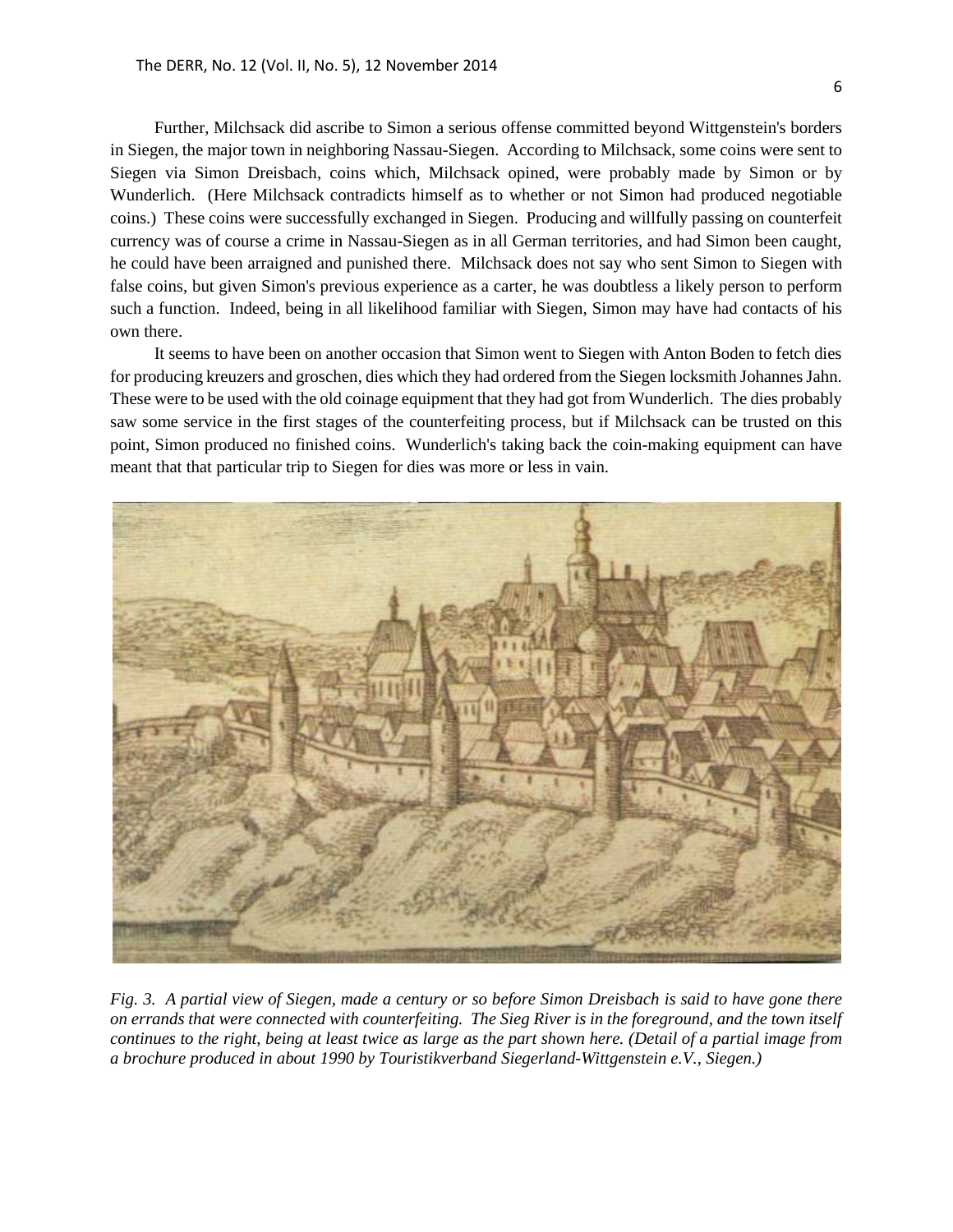There is no way of knowing if and when Simon made these trips, but it would probably have been at a time when he still owned a horse, for as seen in DERR no. 11, by 1735 Simon no longer had any horses at all.

## **What eventually happened to the Wittgenstein counterfeiters?**

Johann Adam Milchsack's arrest and interrogation in 1740 led to a prison sentence of three years and eight weeks.<sup>7</sup> The records show that his first documented crime had taken place as early as 1732, and we know also that his wife continued to live in Feudingen until her death in 1762.<sup>8</sup> Milchsack was forty-five when sentenced, and would have regained his freedom at age forty-eight, if he served his full sentence. Thereafter he is absent from the extant Wittgenstein records, and it is not known when or where he died.

Leonhard Franck was in his early sixties when, as we can deduce from Milchsack's testimony, the Wittgenstein counterfeiters were at their most active. In early 1735, when the authorities began investigating various local criminal activities, including that of counterfeiting, Franck was about sixty-five. In any event, he had only one more year to live, dying in Grossenbach on 14 April 1736.



*Fig. 4. The scattered villages in the Feudingen district where, according to Johann Adam Milchsack, certain counterfeiting activities took place. Feudingen, as the largest village and the administrative center of the Feudingen district, is indicated by a red arrow. The black arrow points to Stünzel, where Johannes Wunderlich lived, which lies to the north-east, in another district. Simon Dreisbach and Leonhard Franck lived in Oberndorf and Grossenbach respectively. Detail of a map appearing on p. 12 of W. Wied's* Die Feudinger Höfe *(see note 3).* 

 $\overline{a}$ 

<sup>&</sup>lt;sup>7</sup> Information on Milchsack's sentence communicated by Heinrich Imhof on 20 August 2012.

 $8\,$  We are indebted to Jochen Karl Mehldau for supplying biographical information on Milchsack, including the fact that as early as April 1732 he was fined 150 reichstaler for inflicting a gunshot wound in the course of a military kidnapping attempt. The fine, later reduced to 68 reichstaler, was paid not by himself, but by his brother Otto Milchsack.